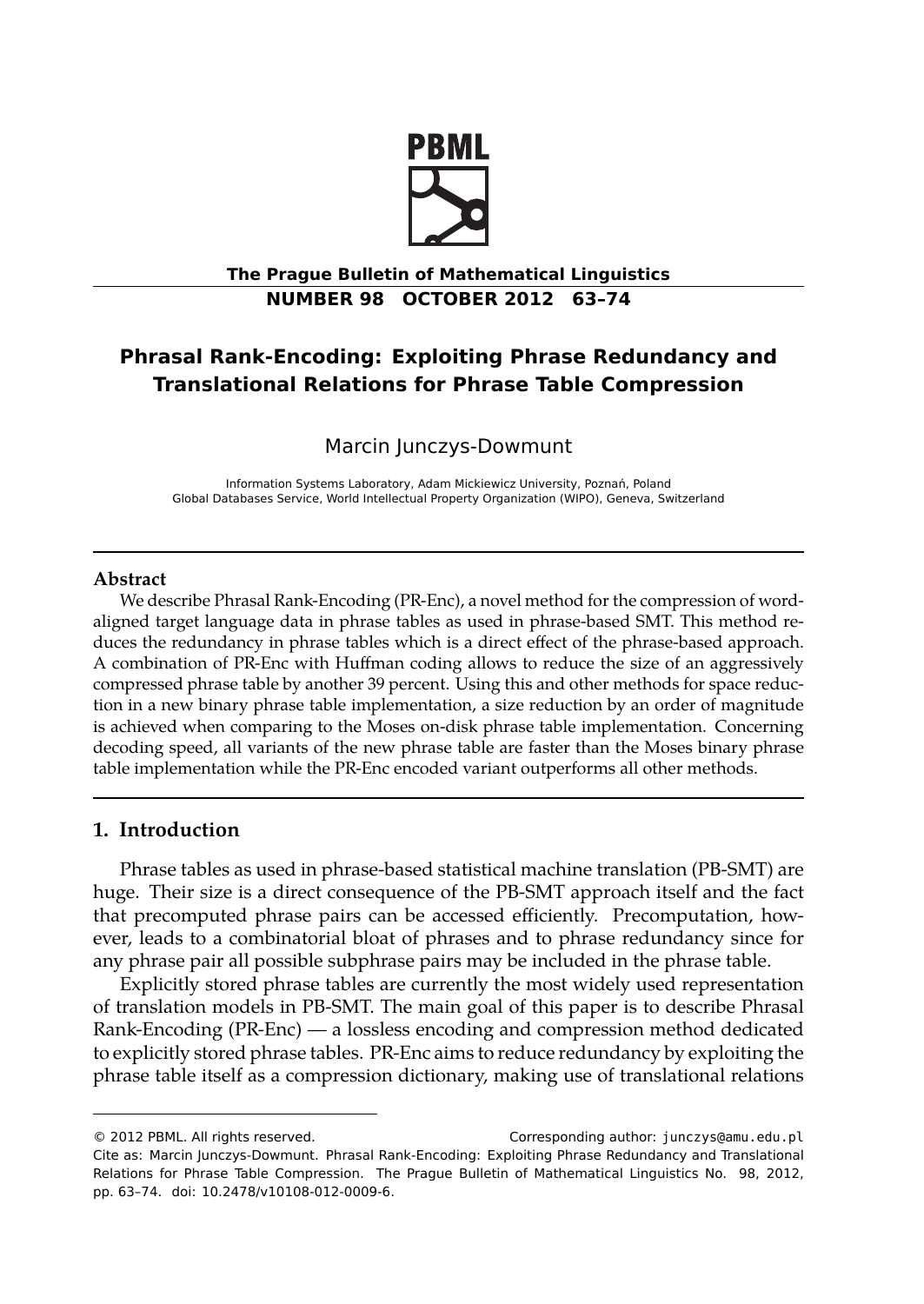#### [PBML 98](#page-10-0) OCTOBE[R 2012](#page-10-0)

between subphrases and the repetitiveness of subphrases. Previous approaches concentrate only on one of these properties and correspondingly either require additional resources, like external translation dictionaries, or is restricted to a certain type of phrasal redundancy, for instance prefixes in trie-based implementations. An efficient dy[namic programming](#page-11-0) algorithm for the decompression of PR-Enc encoded target phrases is presented. The described method is employed in a previously introduced compact phrase table implementation (Junczys-Dowmunt, 2012a,b) for Moses (Koehn et al., 2007) that can be used as a replacement for the current binary phrase table.

#### **2. [Related Work](#page-10-1)**

#### **2.1. Previous Work in Machine Translation**

Zens and Ney (2007) describe a phrase table architecture on which the standard binary phrase table of Moses is based. Memory requirements are low due to on-demand loading, disk space requirements, however, can become substantial. The only compr[ession technique relie](#page-10-2)s [on th](#page-10-2)e application of a trie for the representation of a source phrase index which collapses common source phrase prefixes into single paths.

Germann et al. (2009) introduce tightly packed tries (TBT) which they use for language models and phrase tables in the Portage SMT system (Sadat et al., 2005). TBTs are stored in byte arrays with variable byte encoding applied to reduce their space requirements. The section on phrase tables does not provide sufficient information to compare our approaches, [but we have contac](#page-10-3)ted the authors and may be able to provide a comparison of compression rates in the future.

Suffix-array based implementations of translation models have been introduced by Callison-Burch et al. (2005). Both sides of a parallel corpus are stored as suffix arrays. If alignment data between the parallel sentences is provided, phrase pairs can be extracted and scored on demand. The precomputation of phrase pairs is avoided altogether, which immediately solves the problem of redundancy. On-demand translation models are a promising alternative to phrase tables, but we do not compare this ap[proach with ours, i](#page-10-4)n[stead](#page-10-4) we concentrate on explicitly stored phrase tables.

Phrase table filtering (e.g. Johnson et al., 2007) can be seen as a type of lossy compression. Reduction rates of more than 80 percent while maintaining or even improving translation quality are not uncommon. We find this particularly interesting since a combination of phrase table filtering with our approach can yield a translation model size reduction by two orders of magnitude.

#### **2.2. Compression of Parallel Corpora**

Conley and Klein (2008) propose an encoding scheme of target language data based on word alignment and translational relations. However, they require the existence of lemmatizers and a translation lexicon. From the aligned parallel data a lexi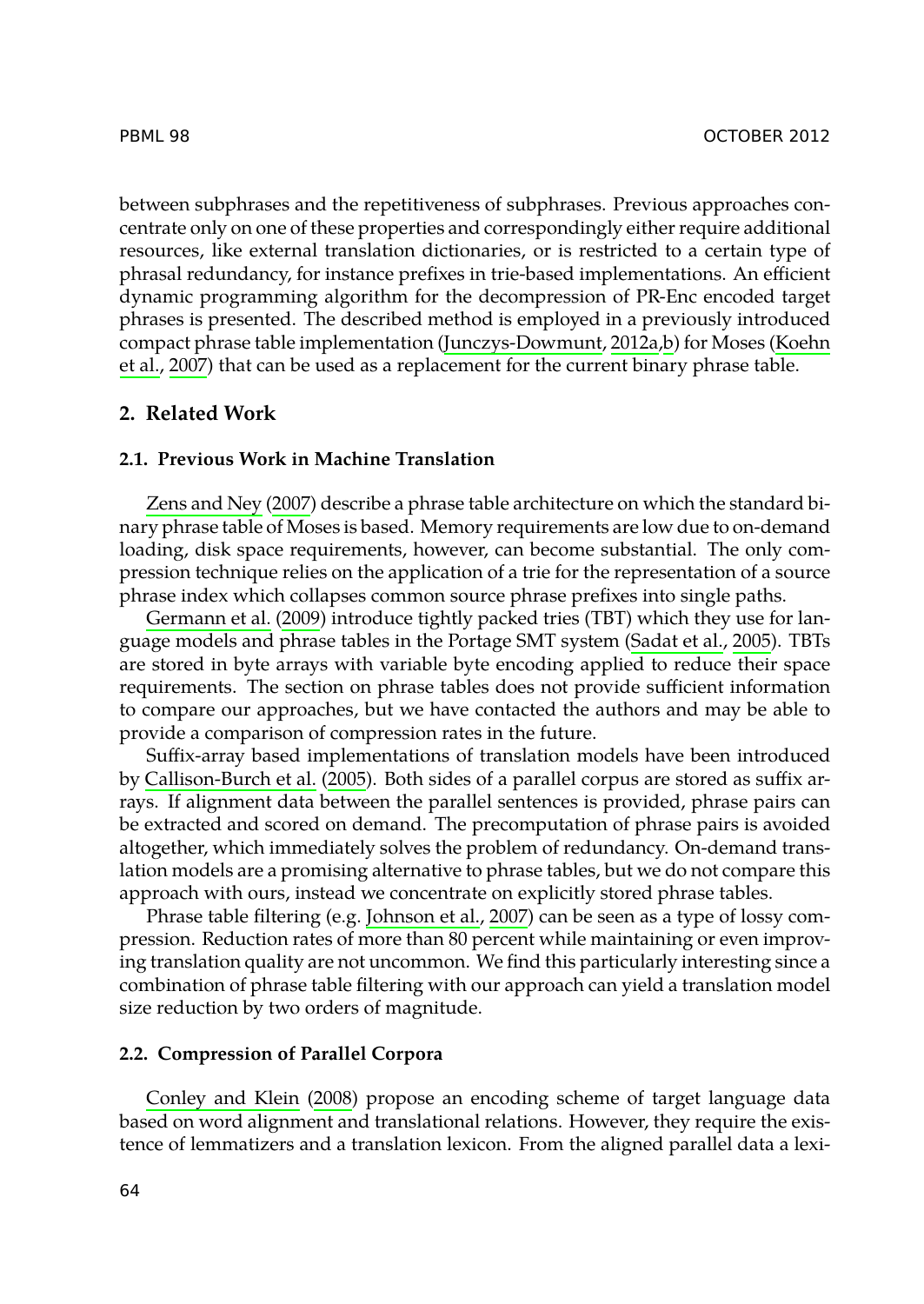M. Junczys-Dowmunt Phr[asal Rank-Encoding for Phrase T](#page-10-5)[able Compression \(63–74](#page-10-4))

con of lemmatized parallel phrases is created. Target phrases are replaced with pointers consisting of start and end indexes of the corresponding source phrase, indexes of translations, and one integer pointer pe[r target word to its infle](#page-10-5)cted form. This turns the method into a word-based method since no length reduction of the text is achieved. Actually, there are more pointers after encoding than there were target words before. Compression is achieved by the application of a Huffman coder.

[The most recent w](#page-10-6)ork is Sanchez-Martinez et al. (2012) who propose to use "biwords" to compress pa[rallel d](#page-10-6)ata sequentially. Similar as in Conley and Klein (2008), translational relations and Huffman coding are employed to t[ake advantage of](#page-10-7) t[he im](#page-10-7)proved entropy properti[es of the encoded d](#page-11-1)ata. This method is call[ed Translationa](#page-10-8)l Relation Encoding (TRE). Again, mainly word-based translational relations are used, allowing at most many-to-one alignments. Sanchez-Martinez et al. include a list of [biword](#page-10-9)s, a translation dictionary extracted from the alignment, in t[he compressed file.](#page-10-9)

#### **2.3. Compact Phrase Table Implementation**

Junczys-Dowmunt (2012a) introduces a compact phrase table architecture which we use for [our experiments wi](#page-10-6)t[h PR-E](#page-10-6)nc. A "baseline" variant is presented that uses standard compression met[hods like the Simple-9 a](#page-10-5)l[gorith](#page-10-5)m (Anh and Moffat, 2004), variable-byte encoding (Scholer et al., 2002), and Huffman coding (Huffman, 1952) of target words, scores, and alignment points. Size reduction for source phrases is achieved by using a minimal perfect hash function as an index. Junczys-Dowmunt (2012b) describes the further reduction of the source phrase index and the impact of false positive assignments of target phrases to source phrases on translation quality. That implementation achieves a size reduction of more than 77 percent when compared to the Moses binary phrase table with significantly better performance.

Also in Junczys-Dowmunt (2012a) word-based Rank-Encoding is described. This method is similar to TRE (Sanchez-Martinez et al., 2012), but does not store source words which are provided during phr[ase table querying. T](#page-11-2)arget phrase words are replaced with pairs of pointers. The first pointer indicates the corresponding source phrase word, the second the rank of the target word among the translations of the source word. A translation lexicon generated from the alignment is included in the phrase table. Again, Huffman coding i[mproves the compression](#page-10-4) rate.

## **3. Phrasal Rank Encoding**

The general idea of Phrasal Rank-Encoding is similar to that of classic dictionarybased compression methods like LZ77 (Ziv and Lempel, 1977). Repetitive subphrases are replaced by pointers to subphrases in a phrase dictionary which should result in a reduction of data length. Decompression relies on the look-up and reinsertion of subphrases based on the pointer symbols. Something similar, though in an rather ineffective way, has been attempted by Conley and Klein (2008). If we simplify their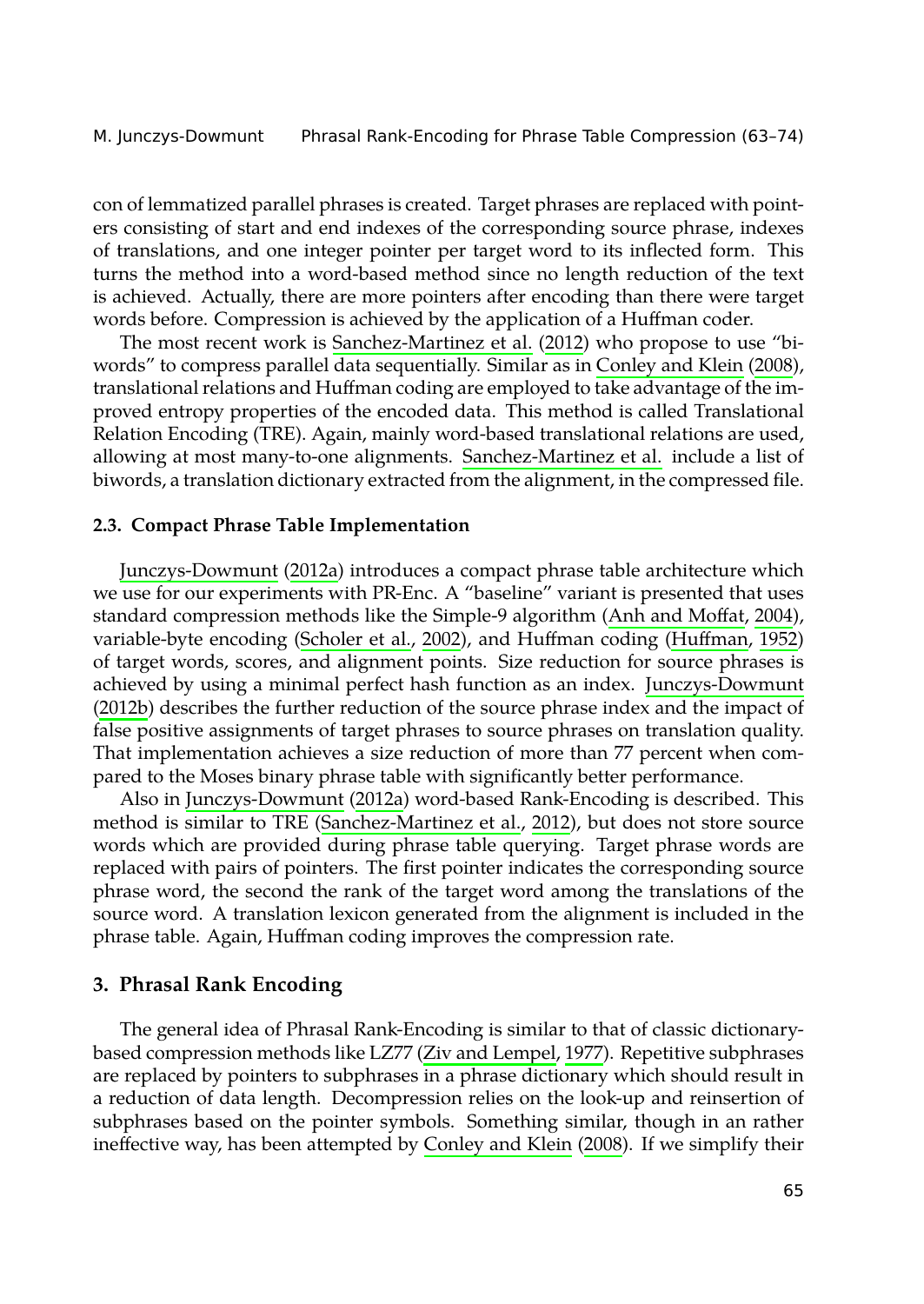method by dropping all external data requirements and move it onto the ground of phrase tables[, we get a basic versio](#page-10-1)n of Phrasal Rank-Encoding. Instead of compressing a bitext with a translation lexicon of phrases, we com[press the lexicon itse](#page-11-0)lf. In Phrasal Rank-Encoding the compressed phrase table is its own phrase dictionary.

Although Phrasal Rank-Encoding shares some properties with word-based Rank-Encoding and mentioned bitext compression methods, compression is achieved in a different way: sequential data is implicitly turne[d i](#page-4-0)nto a graph-like structure similar to a trie or finite-state automaton, which is more visible during the discussion of the decoding algorithm. Translational relations and entropy coding help to compress the graph structure itself and not so much the data in it, which is not unlikely to the work presented by Germann et al. (2009). Phrasal Rank-Encoding could also be used to turn the target data of the Moses binary phrase table based on Zens and Ney (2007) into a graph-like structure without changing the underlying implementation (much).

#### **3.1. Encoding Procedure**

The encoding procedure is presented in Figure 1. PR-Enc requires the phrase table to contain word alignment information. In order to perform encoding effi[ci](#page-5-0)ently, it should be possible to look-up phrase pairs and to retrieve the rank of a target phrase relative to its corresponding source phrase. By rank we mean the position of a target phrase among a list of phrase pairs with the same source phrase. The list is ordered decreasingly by the translation probability  $P(t|s)$ , i.e. the most probable translation has rank 0. In our implementation this is achieved b[y c](#page-4-1)reating a minimal perfect hash function with concatenations of source and target phrases as keys which are mapped to r[an](#page-5-0)ks. This searchable phrase table is passed to the algorithm as RankedPT.

We illustrate the algorithm with an example. Given are a Spanish-English phrase pair and the int[er](#page-4-1)nal word alignment depicted by the black boxes in Figure 2:

- es: Maria no daba una bof[etada a la bruj](#page-11-3)a verde
- en: Mary did not slap the green witch

Phrase pairs are represented as quadruples where the values correspond to the source phrase start position, the target phrase start position, the length of the source phrase, and the length of the target phrase. In line 3 of t[he](#page-4-2) algorithm, all true subphrase pairs of the encoded phrase pair are computed. The result is marked in Figure 2 by filled and empty rectangles — with one exception: the complete phrase pair itself is ruled out for not being a true subphrase pair. The first condition of the expression in line 3 requires subphrase pairs to lie within the boundaries of the encoded phrase. The second, introduced by Zens et al. (2002), defines subphrase pairs that are consistent with the underlying alignment. The same procedure is used during phrase pair extraction when the translation model is created. In order to avoid self-references, the third condition forbids to add the input phrase pair itself.

Next, the subphrase pairs are inserted into a queue (line 4) according to the following order: subphrase pairs are ordered decreasingly by length and increasingly by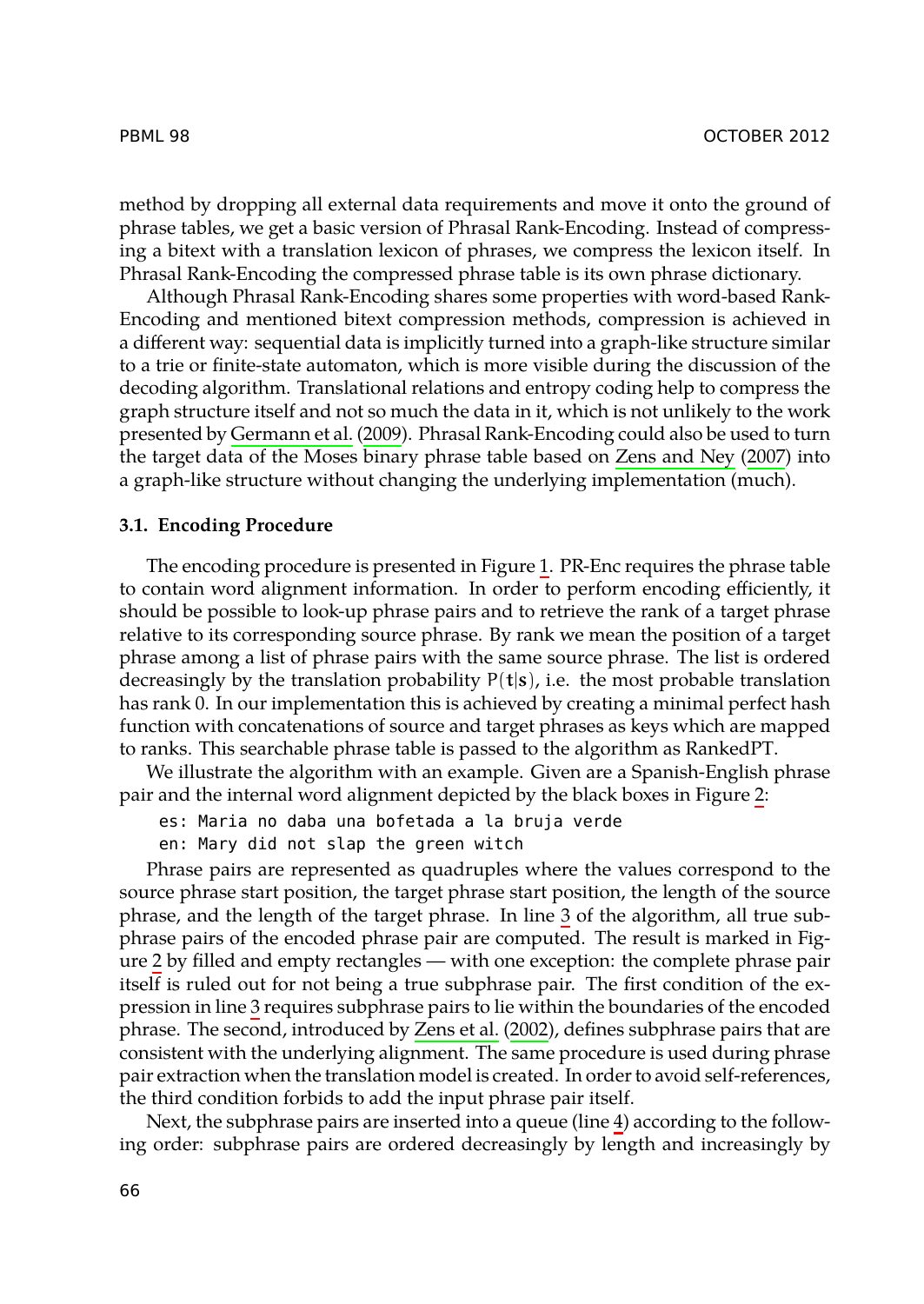<span id="page-4-2"></span><span id="page-4-1"></span>M. Junczys-Dowmunt Phrasal Rank-Encoding for Phrase Table Compression (63–74)

```
1 Function EncodeTargetPhrase(s, t, A, Order, RankedPT)
 \hat{\mathbf{t}} \leftarrow \langle \ \rangle; \ \hat{\mathbf{A}} \leftarrow \mathbf{A}3
                P ← {⟨i, j, m, n⟩ : (0 ≤ i < i + m ≤ |s| ∧ 0 ≤ j < j + n ≤ |t|)
                                                    ∧ ∀⟨i
′
, j′
⟩ ∈ A : (i ≤ i
′ < i + m ⇔ j ≤ j
′ < j + n)
                                                   \wedge (m < |s| ∨ n < |t|)}
 4 Q \leftarrow \text{Queue}(P, \text{Order})<br>
5 while |O| > 0 do
                5 while |Q| > 0 do
 6 \begin{bmatrix} \langle i, j, m, n \rangle \leftarrow Pop(Q) \\ s' \leftarrow Substring(s, i, m) \end{bmatrix}\mathbf{z}^{\prime} \leftarrow \text{Substring}(\mathbf{s}, \mathbf{i}, \mathbf{m})\mathbf{B} \parallel \mathbf{t}' \leftarrow \text{Substring}(\mathbf{t}, \mathbf{j}, \mathbf{n})9 if ∃r : ⟨s
′
, t
′
, r⟩ ∈ RankedPT then
10 T[j] ← ⟨i − j, |s| − (i + m), r⟩
11 S[j] \leftarrow n<br>
12 \hat{A} \leftarrow \hat{A} \setminus \hat{A}\begin{array}{|c|c|c|c|}\n\hline\n12 & \hat{A} & \hat{A} \setminus \{ \langle i',j' \rangle \in \hat{A}: i \leq i' < i+m \land j \leq j' < j+n \}\n\hline\n\end{array}13
                                   P \leftarrow P \setminus \{ \langle i', j', m', n' \rangle : i \leq i' < i + m \lor j \leq j' < j + n\lor i' ≤ i < i' + m' \lor j' ≤ j < j' + n'}
14 Q \leftarrow Queue(P, Order)<br>15 i \leftarrow 0
15 \vert j ← 0<br>16 while
                16 while j < |t| do
17 if S[j] > 0 then
\hat{\mathbf{t}} \leftarrow \hat{\mathbf{t}} \cdot \langle \mathsf{T}[j] \rangle<br>
19 \begin{bmatrix} \hat{\mathbf{t}} \leftarrow \hat{\mathbf{t}} \cdot \langle \mathsf{T}[j] \rangle \\ \mathbf{j} \leftarrow \mathbf{j} + \mathbf{S}[j] \end{bmatrix}19 \begin{bmatrix} 19 \\ 20 \end{bmatrix} \begin{bmatrix} j \leftarrow j + S[j] \\ \textbf{else} \end{bmatrix}20 else
\begin{array}{|c|c|c|c|}\n\hline\n\text{22} & 1 & \hat{\mathbf{t}} \leftarrow \hat{\mathbf{t}} \cdot \langle \mathbf{t}_j \rangle \\
\hline\n\text{22} & \hat{\mathbf{t}} \leftarrow \hat{\mathbf{t}} + 1\n\end{array}\begin{array}{|c|c|c|}\n\hline\n22 & & \mbox{leturn} & \hat{t}, \hat{A}\n\end{array}return \langle \hat{\mathbf{t}}, \hat{A} \rangle
```
<span id="page-4-0"></span>*Figure 1. Algorithm for Phrasal Rank-Encoding*

the start position of the target phrase, then by length and start position of the source phrase. For our example, the first phrase pair popped from the queue is

es: no daba una bofetada a la bruja verde

en: did not slap the green witch

which is checked for inclusion in the ranked phrase table (line 9). A rank of 0 is assigned. The target subphrase is replaced with a pointer symbol

es: Maria no daba una bofetada a la bruja verde en: Mary (0,0,0)

The integer values of the pointer triple have the following interpretation:

• The first is the difference of source and target start positions of the subphrase pair. Due to general monotonicity this yields smaller integers than positions.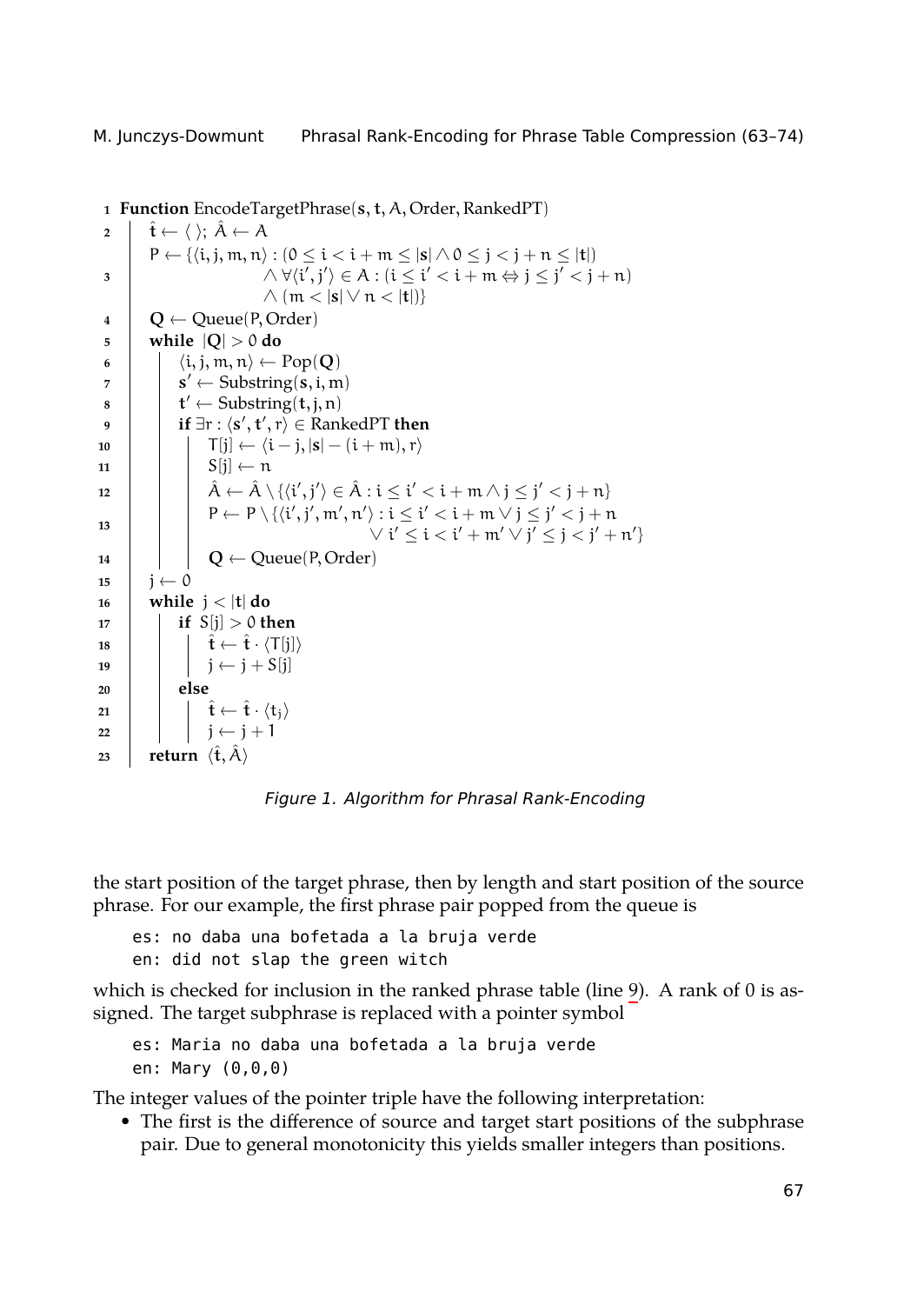<span id="page-5-0"></span>

*Figure 2. Archetypical example for phrase pair extraction by Knight and Koehn (2003)*

- The second value is the distance of the right source subphrase boundary from the end of the encoded phrase.
- The last value is the rank of the selected subphrase pair.

All alignment points lying within the boundaries of the chosen subphrase pair are removed (line 12) and all subphrase pairs that overlap with the subphrase pair are deleted from the queue (line 13 and 14). Only one phrase pair is left in t[he](#page-6-0) queue:

- es: Maria
- en: Mary

Applying the same procedure again, the following encoded phrase pair is produced: es: Maria no daba una bofetada a la bruja verde

- 
- en: (0,8,0) (0,0,0)

Target subphrases for which no substitution has been found are kept as plain words.

#### **3.2. Decoding Procedure**

A naive decoding procedure processes a mainly-binary tree (Figure 3) in potentially exponential time. However, if all target phrases for a sentence are considered, a dynamic programming algorithm with linear time-complexity per phrase can be constructed. Moses queries the phrase table processing sentences in a left-to-right fashion, starting with subphrases of length 1 and increasing the length until a limit is reached. Then it moves to the next word, starting at length 1. Hence, if a phrase is retrieved, its prefixes have already been processed. If all queried phrases are cached for decoding and all phrases used for decoding are cached for look-up, the total number of phrase table accesses is the same as in a linear phrase table. With caching, a target phrase for "Maria no daba una bofetada" would be found immediately, avoiding the descent into the left branch of the graph. The subphrase "a la" will still be processed, but when Moses queries that phrase, it will be retrieved from the cache.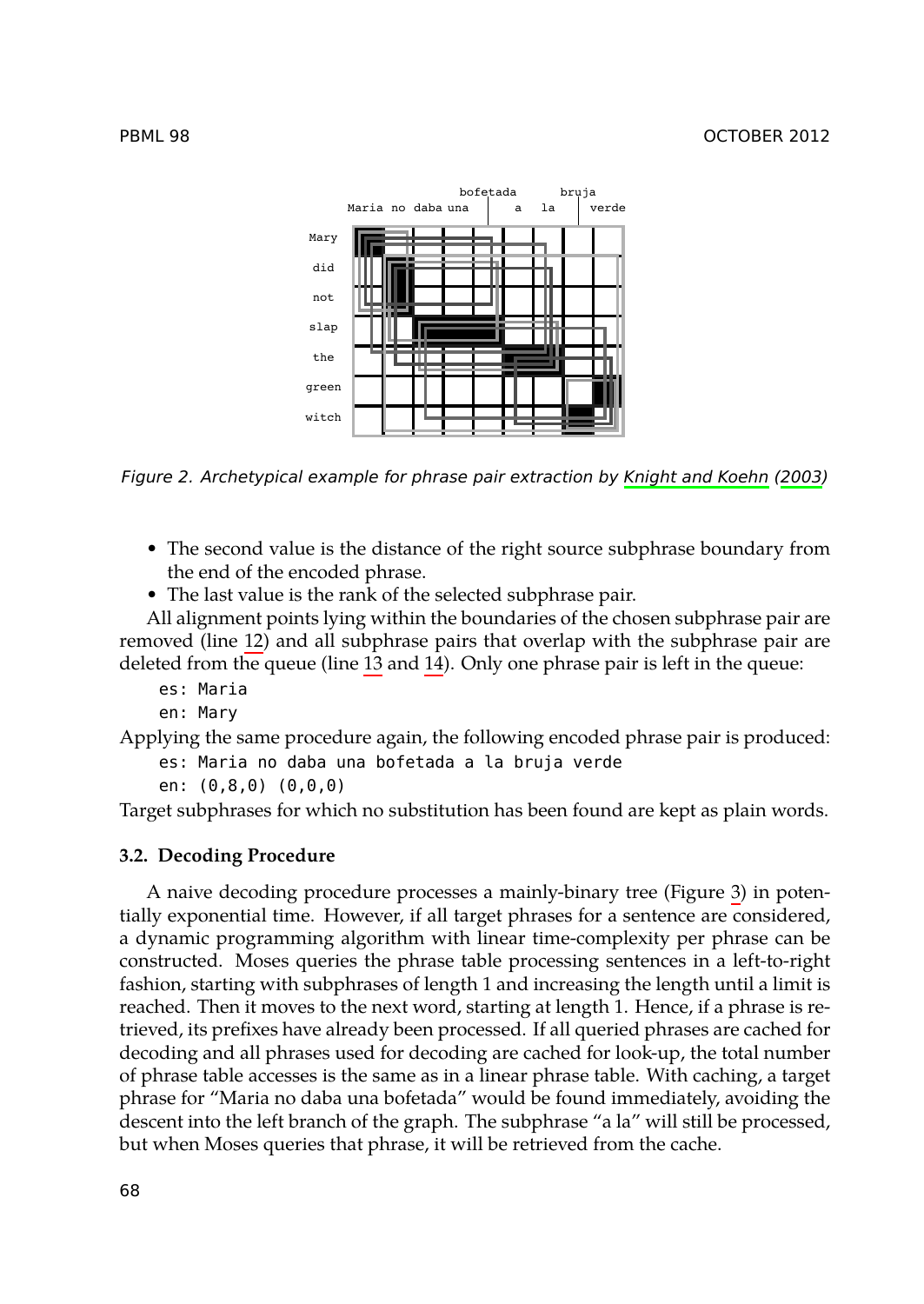



<span id="page-6-0"></span>*Figure 3. Phrasal Rank-Decoding without Caching*

This is implemented in the algorithm in Figure 4. A target phrase collection for a source phrase is created. If a target phrase with the given rank has been seen before, it is retrieved from the cache. Otherwise an encoded version is loaded from the phrase table and passed to DecodeTargetPhrase. If  $t_i$  is a plain word, the symbol is concatenated with the decoded target phrase. If not, [a pointer for the subphrase](#page-10-10) **s** *′* is reconstructed and the rank r *′* of the target phrase is determined. If the target subphrase **t** *′* has been decoded before, it is retrieved from the cache, else the encoded versions of **t** *′* and Aˆ *′* are fetched from the phrase table. **t** *′* and A*′* are obtained by recursively calling DecodeTargetPhrase. The decoded target subphrase is then concatenated with the current target phrase and subphrase alignment points are added to the output alignment, shifted accor[d](#page-6-1)ingly. Results are cached before return.

### <span id="page-6-1"></span>**4. [Results](http://www.wipo.int/patentscope/translate/coppa/testset2011.tmx.tgz)**

Coppa, the Corpus Of Parallel Patent Applications (Pouliquen and Mazenc, 2011) is used for phrase table generation. It comprises ca. 8.7 million parallel segments, 198.8 million English and 232.3 million French tokens. The generated phrase table consists of 247 million phrase pairs. All phrase table variants include alignment information, a requirement for several WIPO applications. Performance test were conducted on an Amazon EC2 server with 8 cores and 70 GB RAM. The first unique 1000 sentence pairs from the WIPO test set<sup>1</sup> are translated for performance tests using all

 $1$ http://www.wipo.int/patentscope/translate/coppa/testset2011.tmx.tgz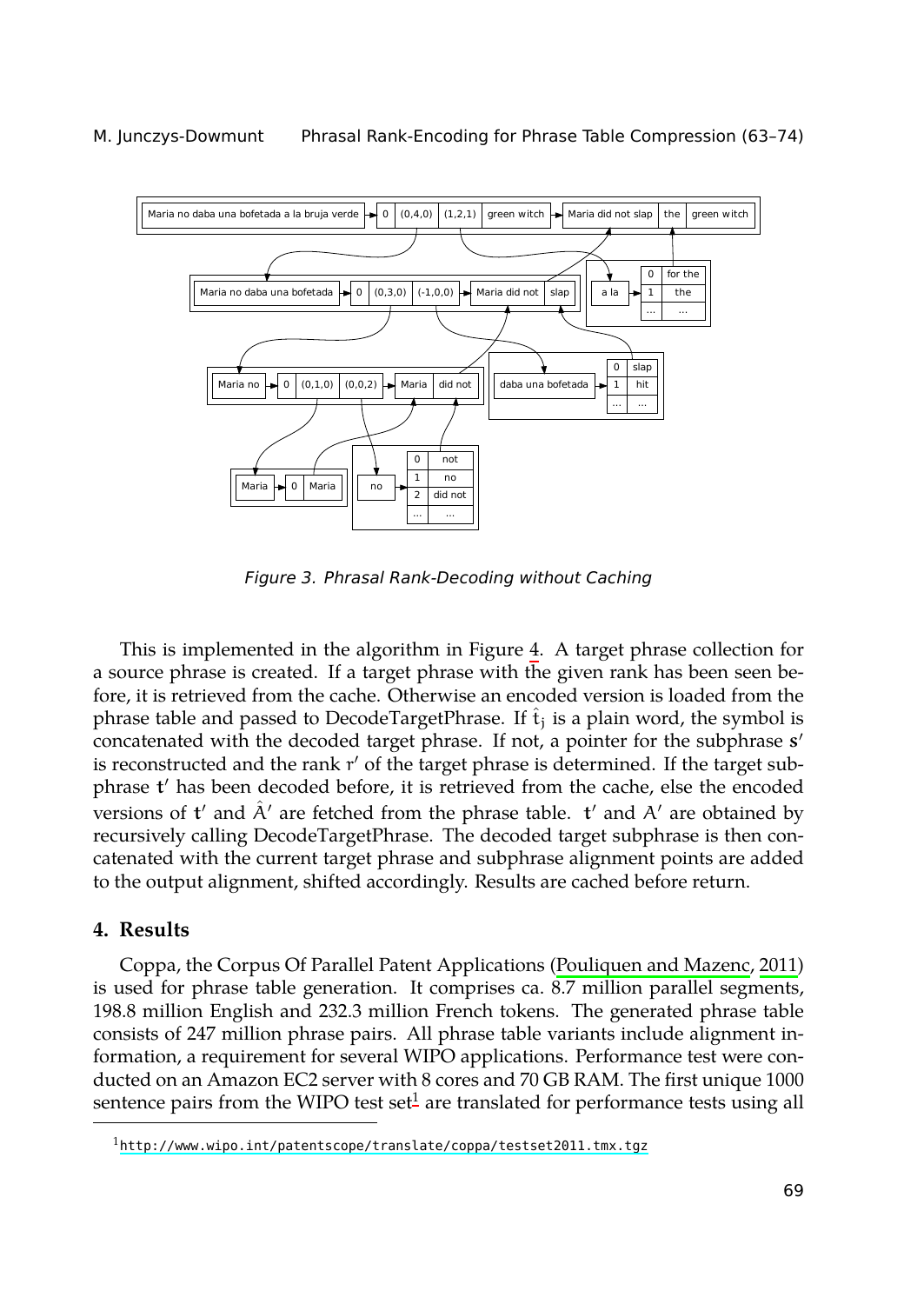**<sup>1</sup> Function** GetTargetPhraseCollection(**s**)  $\begin{array}{c} \mathbf{2} \\ \mathbf{3} \end{array}$  **T** ←  $\langle$   $\rangle$ ; r ← 0<br>**while** r < Num **<sup>3</sup> while** r < NumberOfTargetPhrases(**s**) **do <sup>4</sup> if** InCache(**s**, r) **then** 5  $\vert \vert \vert \langle t, A \rangle \leftarrow \text{GetFromCache}(s, r)$ <br>6 **clse <sup>6</sup> else** 7  $\langle \mathbf{\hat{t}}, \mathbf{\hat{A}} \rangle \leftarrow \text{GetFromPhraseTable}(\mathbf{s}, \mathbf{r})$ <br>8  $\langle \mathbf{t}, \mathbf{A} \rangle \leftarrow \text{DecodeTargetPhrase}(\mathbf{s}, \mathbf{r}, \mathbf{\hat{i}})$ **8**  $\uparrow$   $\downarrow$   $\langle$ **t**,  $\mathcal{A} \rangle$  ← DecodeTargetPhrase(s, r,  $\hat{\mathbf{t}}, \hat{\mathcal{A}}$ )  $\begin{array}{|c|c|c|}\n\hline\n9 & T \leftarrow T \cdot \langle \langle t, A \rangle \rangle \\
\hline\n10 & T \leftarrow r + 1\n\end{array}$ 10  $\begin{array}{|c|c|c|c|}\n\hline\n111 & \text{return } \mathsf{T}\n\end{array}$ **<sup>11</sup> return T** 12 **Function** DecodeTargetPhrase( $\mathbf{s}, \mathbf{r}, \hat{\mathbf{t}}, \hat{A}$ )  $\begin{array}{c|c}\n\mathbf{13} & \mathbf{t} \leftarrow \langle \ \rangle; \ \mathbf{A} \leftarrow \mathbf{A} \\
\mathbf{14} & \mathbf{i} \leftarrow \mathbf{0}\n\end{array}$ **14**  $j \leftarrow 0$ <br>**15** while *while*  $j < |t|$  do 16 **if**  $Type(\hat{\mathbf{t}}_i) = Pointer$  **then** 17 **a**  $\langle k, l, r' \rangle \leftarrow \hat{t}_j$ 18  $\vert$  i ← k + |**t**|<br>
19  $\vert$  i ← |**s**|-19  $\parallel \parallel m \leftarrow |s|-l+1$ <br>20  $\parallel s' \leftarrow$  Substring **<sup>20</sup> s**  $s' \leftarrow$  Substring( $s, i, m$ ) **<sup>21</sup> if** InCache(**s** *′* , r*′* ) **then <sup>22</sup>** *⟨***t**  $\langle \mathcal{A} \rangle \leftarrow$  GetFromCache( $\mathbf{s}', \mathbf{r}'$ ) **<sup>23</sup> else <sup>24</sup>** *⟨*ˆ**<sup>t</sup>**  $\langle \hat{A}' \rangle \leftarrow \text{GetFromPhraseTable}(\mathbf{s}', \mathbf{r}')$  $\langle \mathbf{t}', \mathsf{A}' \rangle \leftarrow \text{DecodeTargetPhase}(\mathbf{s}', \mathbf{r}', \hat{\mathbf{t}}', \hat{\mathsf{A}}')$  $\mathbf{t} \leftarrow \mathbf{t} \cdot \mathbf{t}'$  $27 \left| \begin{array}{c} \end{array} \right| \left| \begin{array}{c} A \leftarrow A \cup \{ \langle i + i', j + j' \rangle : \langle i', j' \rangle \in A' \} \end{array} \right|$ **28 else** if  $Type(\hat{t}_j) = Word$  **th[en](#page-8-0)**  $\begin{array}{|c|c|c|c|}\n\hline\n\text{29} & \text{if } t \leftarrow \mathbf{t} \cdot \langle \hat{\mathbf{t}}_j \rangle \\
\hline\n\text{30} & \text{i } \leftarrow \text{i} + 1\n\end{array}$  $\begin{array}{|c|c|c|}\n\hline\n31 & \text{AddToCache}\n\end{array}$ **<sup>31</sup>** AddToCache(**s**, r,*⟨***t**, A*⟩*) *x* **<b>return**  $\langle$ **t**, A $\rangle$ 

*Figure 4. Retrieving a set of target phrases*

cores. Results are reported in Table 1 for: translation model size (Files), peak resident memory usage (RSS), peak operation system cache usage (Cached), warm-up time (Load), translation time without warm-up (Trans.), and time until the first translation is produced after warm-up (First). Before za "1st run" the operation system I/O caches have been dropped. During the "2nd run" all I/O caches of the first run are available.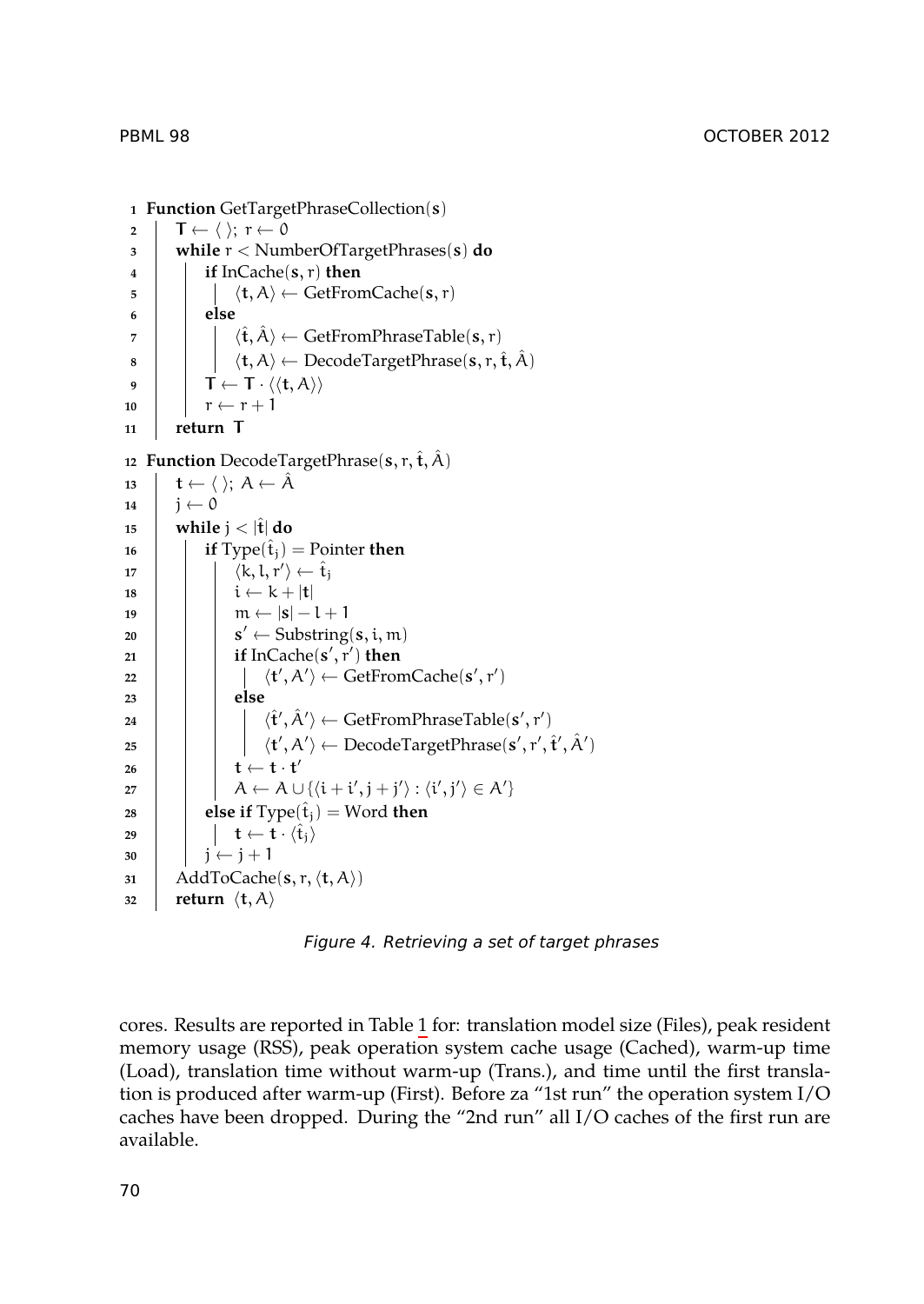<span id="page-8-0"></span>

| System name               | Memory (GB) |            |        | 1st run $(s)$ |        |                | 2nd run $(s)$ |        |        |
|---------------------------|-------------|------------|--------|---------------|--------|----------------|---------------|--------|--------|
|                           | Files       | <b>RSS</b> | Cached | Load          | Trans. | First          | Load          | Trans. | First  |
| <b>Moses</b>              | 22.01       | 2.54       | 3.48   | 14            | 251    | 9              | $\theta$      | 151    | 9      |
| Moses+LR                  | 68.40       | 4.00       | 5.84   | 15            | 470    | 8              | 3             | 215    | 8      |
| Compact                   | 4.77        | 1.76       | 4.85   | 18            | 195    | $\overline{2}$ | 4             | 135    | 1      |
| Compact+LR                | 6.19        | 2.02       | 5.84   | 17            | 330    | 4              | 4             | 192    | 1      |
| PR-Enc                    | 2.93        | 1.84       | 3.98   | 15            | 170    | 1              | 3             | 137    | ${<}1$ |
| $PR\text{-}Enc\text{+}LR$ | 4.36        | 2.11       | 4.69   | 15            | 256    | $\mathfrak{D}$ | 3             | 199    | $<$ 1  |
| PR-Enc (mem)              | 2.93        | 4.49       | 4.16   | 51            | 137    | ${<}1$         | 5             | 138    | 1      |
| PR-Enc+LR (mem)           | 4.36        | 5.91       | 5.59   | 66            | 196    | ${<}1$         | 8             | 198    | ${<}1$ |

M. Junczys-Dowmunt Phrasal Rank-Encoding for Phrase Table Compression (63–74)

*Table 1. Comparison of phrase table implementations*

We compare the following co[nfi](#page-8-0)gurations: the standard Moses binary phrase table ("Moses"), the compact phrase table from Junczys-Dowmunt (2012a) without any encoding methods ("Compact") and with PR-Enc ("PR-Enc"). Additionally, phrase tables are combined with corresponding implementations of lexical reordering models ("+LR"), i.e. the Moses phrase table is used with the Moses binary reordering table, the compact phrase table is combined with a reordering model based on the compact implementation. In-memory variants of the compact phrase and reordering tables are denoted by "(mem)". All systems use the same 3-gram KenLM (file size 1.1 GB), which is responsible for a part of the load time and memory usage.

To sum up the results in Table 1: during second runs, speed is nearly identical for both variants of the compact table — with or without PR-Enc — and always better than for the Moses binary tables. During first runs, however, we see how reduced file size and reduced disk access result in increased speed. The complex PR-Enc decompression procedure has only a minor influence on speed, visible during second runs. PR-Enc reduces the size of the compact phrase table by another 39 percent. Compared to the Moses phrase table, size reduction reaches an order of magnitude, for lexical reordering models even more (46.4 GB versus 1.4 GB). Memory requirements for ondisk access are also more modest. If the phrase table and reordering table are loaded into memory, RSS memory usage is higher than for the Moses tables, but read cache usage is comparable. Translation speed, however, is much better despite increased load time. For more than 1000 sentences, cache usage will keep increasing in case of the Moses binary tables, for the compact in-memory version, it remains constant.

#### **5. Conclusions**

We introduced Phrasal Rank Encoding, a new method for the compression of translation phrase tables. The size reduction and performance improvement com-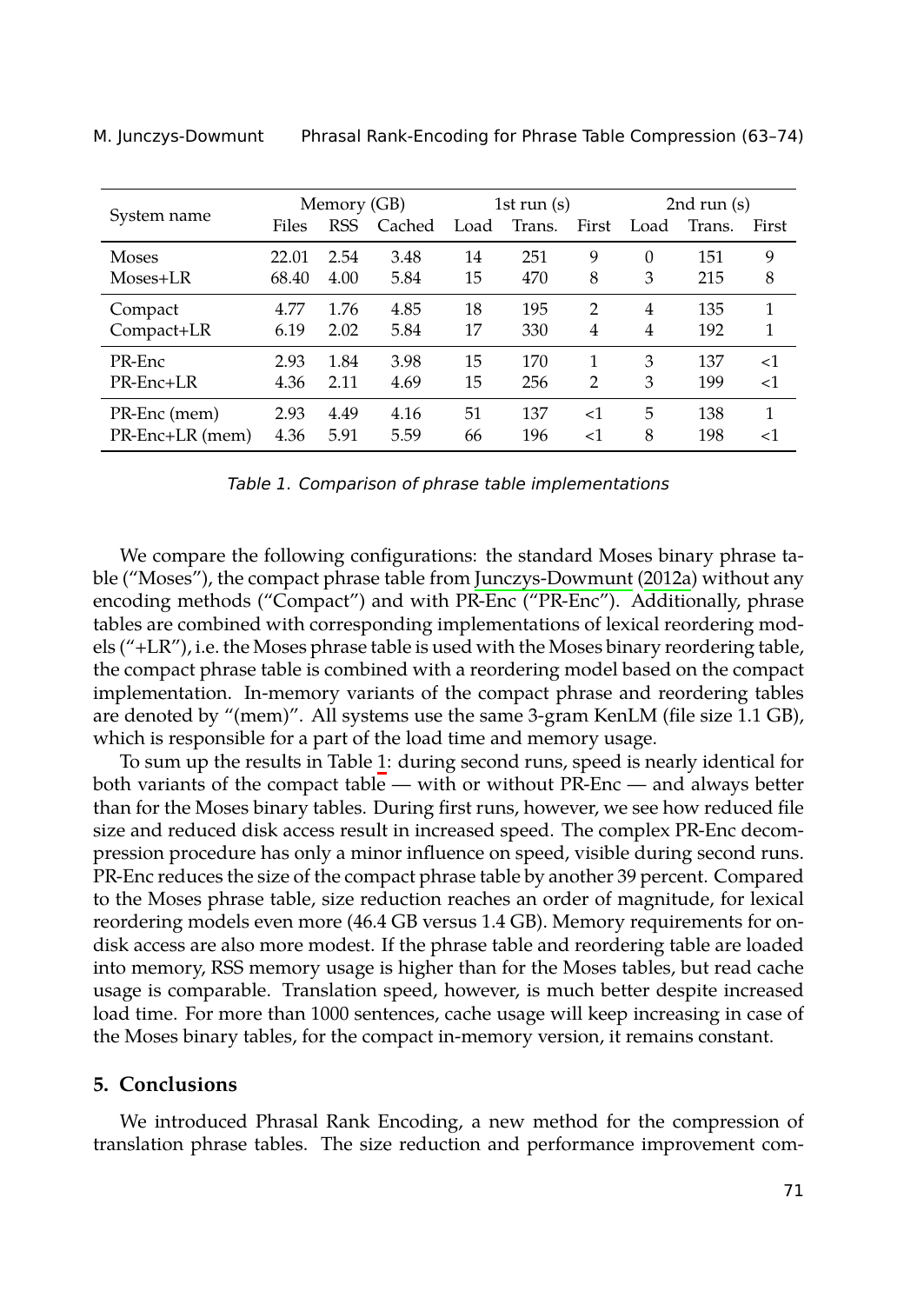pared to the Moses b[in](#page-9-0)ary phrase table and a ba[si](#page-9-1)c version of our phrase table are significant. Our implementation can be s[uc](#page-9-2)cessfully used in place of the Moses binary phrase table. Experiments were performed for a medium sized phrase table and it is planned to repeat them with a phrase table that contains billions of phrase pairs. We suspect that increasing phrase table size might work to the advantage of our implementation, as should the usage of much weaker machines.

### **6. Usage**

We include only basic instructions, see the Moses website for more information on compact phrase tables<sup>2</sup>nd lexical reordering tables<sup>3</sup>

Download and install the CMPH library $^4$ , next recompile a current Moses version: ./bjam --with-cmph=/path/to/cmph

For PR-Enc, the phrase table should include alignment information. The following command creates a compact binary phrase table phrase-table.minphr from a standard text version with PR-Enc enabled by default:

```
mosesdecoder/bin/processPhraseTableMin -in phrase-table.gz \
-out phrase-table -use-alignment -threads 4
```
The compact phrase table variant without PR-Enc can be created by adding the option -encoding None. In the Moses config file, the filename stem phrase-table has to be specified and the type is to be set to 12, i.e.:

[ttable-file]

12 0 0 5 phrase-table

A compact lexical reordering model reordering-table.minlexr can be created with the following command:

mosesdecoder/bin/processLexicalTableMin -in reordering-table.gz \ -out reordering-table -threads 4

If only the file stem is given in the configuration file, the compact model is loaded ins[tead of any other present lexical reordering model.](http://www.statmt.org/moses/?n=Moses.AdvancedFeatures#ntoc5)

<span id="page-9-2"></span><span id="page-9-1"></span><span id="page-9-0"></span>In-memory storage of the phrase table and the reordering model can be forced by ru[nning Moses with the options](http://www.statmt.org/moses/?n=Moses.AdvancedFeatures#ntoc6) -minphr-memory and -minlexr-memory correspondin[gly. These can also be specified in th](http://sourceforge.net/projects/cmph/)e configuration file.

### **Acknowledgements**

Part of this research was carried out at and funded by the World Intellectual Property Organization (WIPO) in Geneva.

<sup>2</sup>http://www.statmt.org/moses/?n=Moses.AdvancedFeatures#ntoc5

<sup>3</sup>http://www.statmt.org/moses/?n=Moses.AdvancedFeatures#ntoc6

<sup>4</sup>http://sourceforge.net/projects/cmph/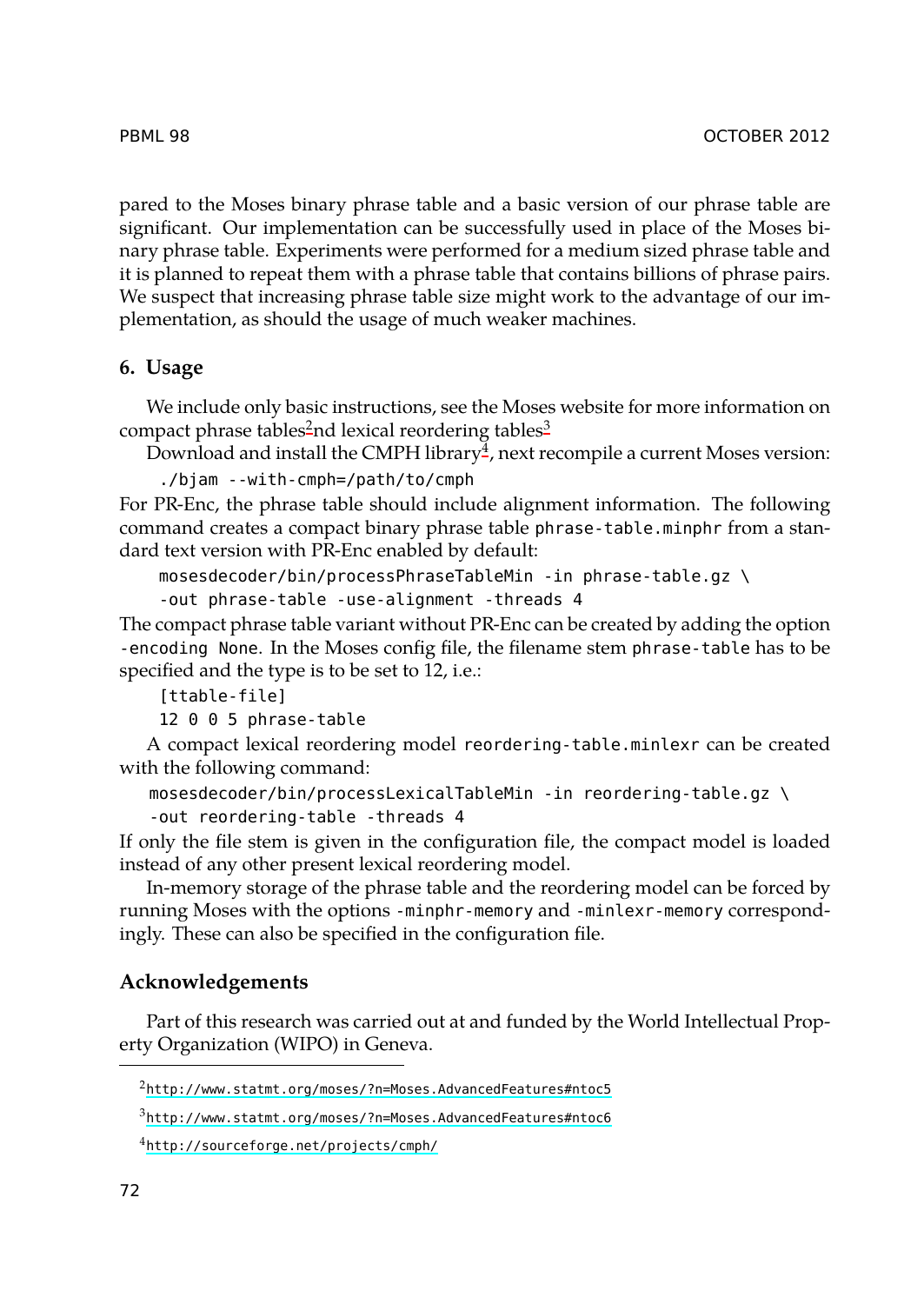# **Bibliography**

- <span id="page-10-7"></span>Anh, Vo Ngoc and Alistair Moffat. Index Compression using Fixed Binary Codewords. In *Proceedings of the 15th Australasian Database Conference*, volume 27, pages 61–67, 2004.
- <span id="page-10-2"></span>Callison-Burch, Chris, Colin Bannard, and Josh Schroeder. Scaling Phrase-Based Statistical Machine Translation to Larger Corpora and Longer Phrases. In *Proceedings of the 43rd Annual Meeting on Association for Computational Linguistics*, pages 255–262, 2005.
- <span id="page-10-4"></span>Conley, Ehud S. and Shmuel T. Klein. Using Alignment for Multilingual Text Compression. *International Journal of Foundations of Computer Science*, 19(1):89–101, 2008.
- <span id="page-10-1"></span>Germann, Ulrich, Eric Joanis, and Samuel Larkin. Tightly Packed Tries: How to Fit Large Models into Memory, and Make them Load Fast, Too. In *Proceedings of the Workshop on Software Engineering, Testing, and Quality Assurance for Natural Language Processing*, pages 31–39, 2009.
- <span id="page-10-8"></span>Huffman, David. A Method for the Construction of Minimum-Redundancy Codes. *Proceedings of the Institute of Radio Engineers*, 40(9):1098–1101, 1952.
- <span id="page-10-3"></span>Johnson, J. Howard, Joel Martin, George Fost, and Roland Kuhn. Improving Translation Quality by Discarding Most of the Phrasetable. In *Proceedings of the Joint Conference on Empirical Methods in Natural Language Processing and Computational Natural Language Learning*, pages 967–975, 2007.
- <span id="page-10-6"></span>Junczys-Dowmunt, Marcin. A Phrase Table without Phrases: Rank Encoding for Better Phrase Table Compression. In *Proceedings of the 16th Annual Conference of the European Association for Machine Translation*, pages 245–252, 2012a.
- <span id="page-10-9"></span>Junczys-Dowmunt, Marcin. A Space-Efficient Phrase Table Implementation Using Minimal Perfect Hash Functions. In *Proceedings of 15th International Conference on Text, Speech and Dialogue*, volume 7499 of *Lecture Notes in Computer Science*, pages 320–328. Springer Verlag, 2012b.
- Knight, Kevin and Philipp Koehn. What's New in Statistical Machine Translation. Tutorial at the Conference of the North American Chapter of the Association for Computational Linguistics: Human Language Technologies, 2003.
- <span id="page-10-0"></span>Koehn, Philipp, Hieu Hoang, Alexandra Birch, Chris Callison-Burch, Marcello Federico, Nicola Bertoldi, Brooke Cowan, Wade Shen, Christine Moran, Richard Zens, Chris Dyer, Ondrej Bojar, Alexandra Constantin, and Evan Herbst. Moses: Open Source Toolkit for Statistical Machine Translation. In *Annual Meeting of the Association for Computational Linguistics*, 2007.
- <span id="page-10-10"></span>Pouliquen, Bruno and Christophe Mazenc. COPPA, CLIR and TAPTA: Three Tools to Assist in Overcoming the Language Barrier at WIPO. In *Proceedings of Machine Translation Summit XIII*, 2011.
- Sadat, Fatiha, Howard Johnson, Akakpo Agbago, George Foster, Joel Martin, and Aaron Tikuisis. Portage: A Phrase-based Machine Translation System. In *Proceedings of the ACL Workshop on Building and Using Parallel Texts*, pages 129–132, 2005.
- <span id="page-10-5"></span>Sanchez-Martinez, Felipe, Rafael C. Carrasco, Miguel A. Martinez-Prieto, and Joaquin Adiego. Generalized Biwords for Bitext Compression and Translation Spotting. *Journal of Artificial Intelligence Research*, pages 389–418, 2012.